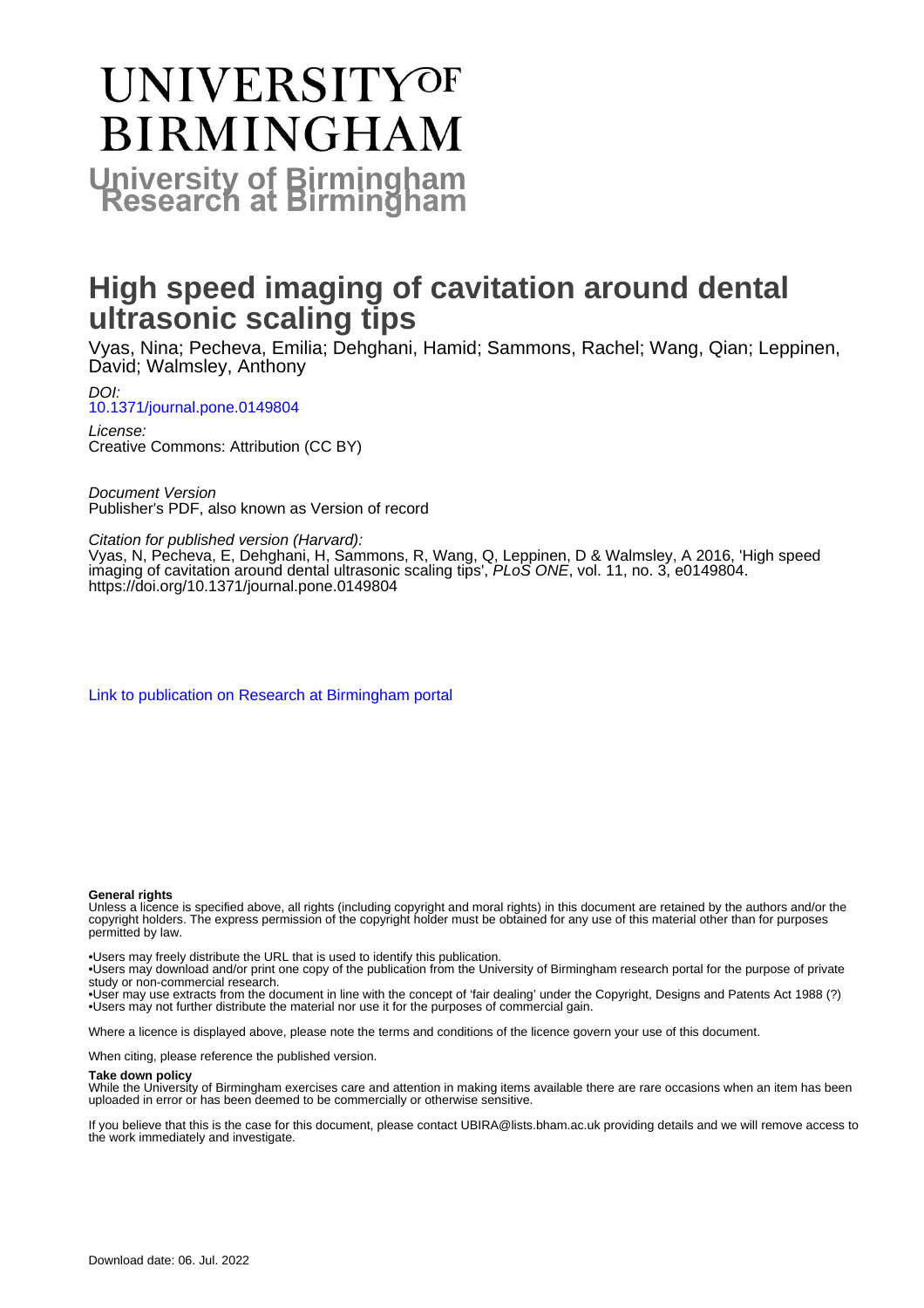

### **G** OPEN ACCESS

Citation: Vyas N, Pecheva E, Dehghani H, Sammons RL, Wang QX, Leppinen DM, et al. (2016) High Speed Imaging of Cavitation around Dental Ultrasonic Scaler Tips. PLoS ONE 11(3): e0149804. doi:10.1371/journal.pone.0149804

Editor: Christof Markus Aegerter, University of Zurich, SWITZERLAND

Received: November 5, 2015

Accepted: February 4, 2016

Published: March 2, 2016

Copyright: © 2016 Vyas et al. This is an open access article distributed under the terms of the [Creative Commons Attribution License,](http://creativecommons.org/licenses/by/4.0/) which permits unrestricted use, distribution, and reproduction in any medium, provided the original author and source are credited.

Data Availability Statement: All relevant data are within the paper and its Supporting Information files.

Funding: NV gratefully acknowledges financial support from the EPSRC through a studentship from the PSIBS Doctoral Training Centre (EP/F50053X/1). EP, DW, and RLS also acknowledge financial support from the EPSRC (EP/J014060/1). The funders had no role in study design, data collection and analysis, decision to publish, or preparation of the manuscript.

Competing Interests: The authors have declared that no competing interests exist.

<span id="page-1-0"></span>RESEARCH ARTICLE

## High Speed Imaging of Cavitation around Dental Ultrasonic Scaler Tips

Nina Vyas<sup>1,2</sup>, Emilia Pecheva<sup>2</sup>, Hamid Dehghani<sup>3</sup>, Rachel L. Sammons<sup>2</sup>, Qianxi X. Wang<sup>4</sup>, David M. Leppinen<sup>4</sup>, A. Damien Walmsley<sup>2\*</sup>

1 Physical Sciences of Imaging for Biomedical Sciences (PSIBS) Doctoral Training Centre, College of Engineering & Physical Sciences, University of Birmingham, Birmingham, B15 2TT, United Kingdom, 2 School of Dentistry, College of Medical and Dental Sciences, University of Birmingham, St Chad's Queensway, Birmingham, B4 6NN, United Kingdom, 3 School of Computer Science, University of Birmingham, Edgbaston, Birmingham, B15 2TT, United Kingdom, 4 School of Mathematics, University of Birmingham, Edgbaston, Birmingham, B15 2TT, United Kingdom

\* a.d.walmsley@bham.ac.uk

### Abstract

Cavitation occurs around dental ultrasonic scalers, which are used clinically for removing dental biofilm and calculus. However it is not known if this contributes to the cleaning process. Characterisation of the cavitation around ultrasonic scalers will assist in assessing its contribution and in developing new clinical devices for removing biofilm with cavitation. The aim is to use high speed camera imaging to quantify cavitation patterns around an ultrasonic scaler. A Satelec ultrasonic scaler operating at 29 kHz with three different shaped tips has been studied at medium and high operating power using high speed imaging at 15,000, 90,000 and 250,000 frames per second. The tip displacement has been recorded using scanning laser vibrometry. Cavitation occurs at the free end of the tip and increases with power while the area and width of the cavitation cloud varies for different shaped tips. The cavitation starts at the antinodes, with little or no cavitation at the node. High speed image sequences combined with scanning laser vibrometry show individual microbubbles imploding and bubble clouds lifting and moving away from the ultrasonic scaler tip, with larger tip displacement causing more cavitation.

#### Introduction

Ultrasonic scalers are used for debridement of dental plaque and calculus from tooth crown and root surfaces during routine periodontal therapy  $[1]$  $[1]$  $[1]$ . Their primary method of cleaning is through contact of the vibrating metal tip to the surface to be cleaned. However, it has been shown in vitro that cavitation occurs in the cooling water around ultrasonic scaler tips which may also be aiding in the cleaning process [[2\]](#page-11-0).

Cavitation is the formation, growth and collapse of microscopic bubbles in liquids when the local pressure falls below the saturated vapour pressure of the liquid [\[3,4](#page-11-0)]. The collapse of the bubbles is violent and can result in the generation of high velocities, pressures and temperatures. In ultrasonic scalers it may be helping to disrupt bacterial plaque and mineralised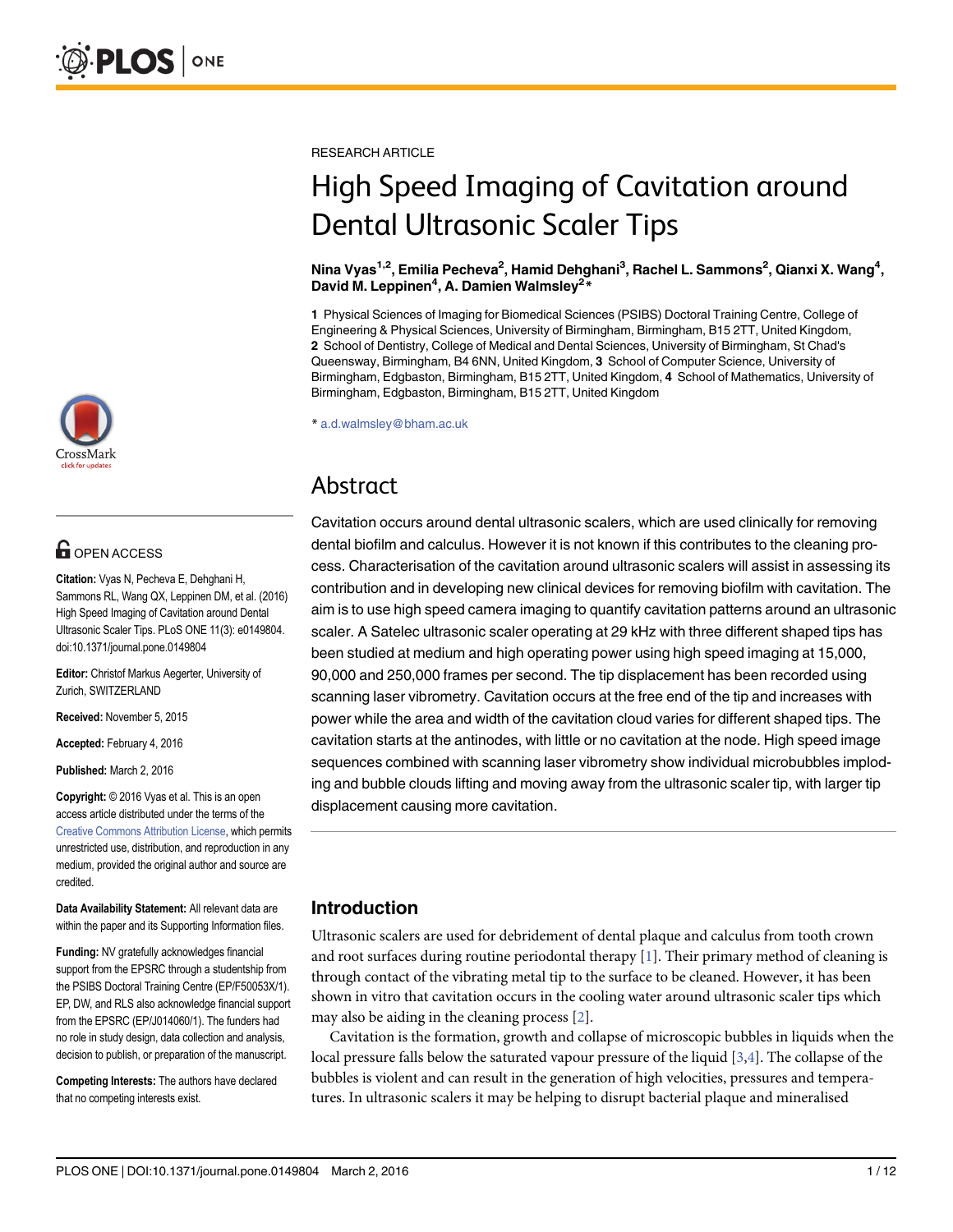<span id="page-2-0"></span>calculus [\[5](#page-11-0)]. Various physical cavitation effects are observed, including: formation of a reentrant micro-jet when near a boundary such as a wall or other bubbles which can impact a surface at high velocity; generation of large amplitude shock waves; micro-streaming in the surrounding fluid—small oscillations of fluid elements; micro-streamers—cavitation bubbles travelling in ribbon-like formations towards nodes or antinodes; and bubble migration towards pressure nodes and antinodes due to Bjerknes forces  $[4,6-8]$  $[4,6-8]$  $[4,6-8]$ .

Further investigation of cavitation occurring around ultrasonic scaler tips is required to determine its cleaning effectiveness and to aid in the development of cavitation-optimised ultrasonic scalers which could potentially lead to more efficient, non-contact removal of biofilm from tooth surfaces and dental implants. One method to investigate the spatial distribution and the degree of cavitation occurring around ultrasonic scaler tips is sonochemiluminescence (SCL)  $[2,3,9,10]$  $[2,3,9,10]$  $[2,3,9,10]$  $[2,3,9,10]$  $[2,3,9,10]$  $[2,3,9,10]$  $[2,3,9,10]$  $[2,3,9,10]$  $[2,3,9,10]$ . Studies using SCL have proven that cavitation can indeed occur around ultrasonic scalers, and that it does not happen along the whole length of the tip, but in clusters. However as it is an indirect measure, it does not show cavitation in real time, and quantitative information (e.g. bubble cloud size and microbubble diameter) cannot be obtained. Therefore there is little information about cavitation at the free end of the scaler tip. The end of the tip is the most clinically relevant part as it contacts the biofilm most often and is used when accessing difficult-to-reach areas such as periodontal pockets around the teeth.

High speed imaging has been used to successfully characterize cavitation activities in fields such as mechanical and biomedical engineering  $[11-13]$  $[11-13]$  $[11-13]$  $[11-13]$  $[11-13]$ , and in dentistry for endodontics  $[14 [14-$ [16\]](#page-12-0). It can image the cavitation directly instead of imaging the indirect luminol luminescence, showing bubble activity in real time. In addition, the resolution is higher than SCL, allowing image analysis to be done on individual bubbles and clusters and allowing more detailed observation of the cavitation activity at the free end of the tip. Scanning laser vibrometry (SLV) has been used to make non-contact measurements of the oscillations of ultrasonic scaler tips. Combining data from these different techniques allows us to understand the link between scaler vibrations and occurrence of cavitation at the most clinically relevant part of ultrasonic scalers.

The aims of this study were to use high speed imaging, SLV and image analysis to investigate how cavitation at the free end of the tip varied with power and tip design, and to observe and provide quantitative data on various sono-physical phenomena occurring around ultrasonic scaler tips.

#### Materials and Methods

#### High Speed Imaging

A Satelec P5 Newtron Scaler (Acteon Group, USA) was used for all experiments in conjunction with Satelec tips 10P, 1 and 2. [\(Fig 1\)](#page-3-0). High speed camera imaging was done with the scaler operating at Power 10 (medium) or Power 20 (maximum).

The flow rate of the cooling water flowing out of the scaler tip at the lowest flow setting is  $0.11\pm0.01$  ml/s. As it was difficult to image clearly with the water flow from the scaler, the tips were submerged in water with the cooling water turned off. A watertight container with transparent, flat sides was made for high speed imaging by attaching the sides of a 40 mm diameter petri dish, and cutting an opening at the top for inserting the ultrasonic scaler tip ( $Fig 2$ ). Tips were submerged in 10 ml of distilled water at 20.5°C for imaging. The scaler tip under observation was clamped into place within the container, ensuring that no parts of the scaler body were touching the container.

Imaging was undertaken with a monochrome Photron Fastcam SA.1.1 (Photron, San Diego, CA, USA) attached to a zoom lens (Monozoom 7, Leica Microsystems UK Ltd)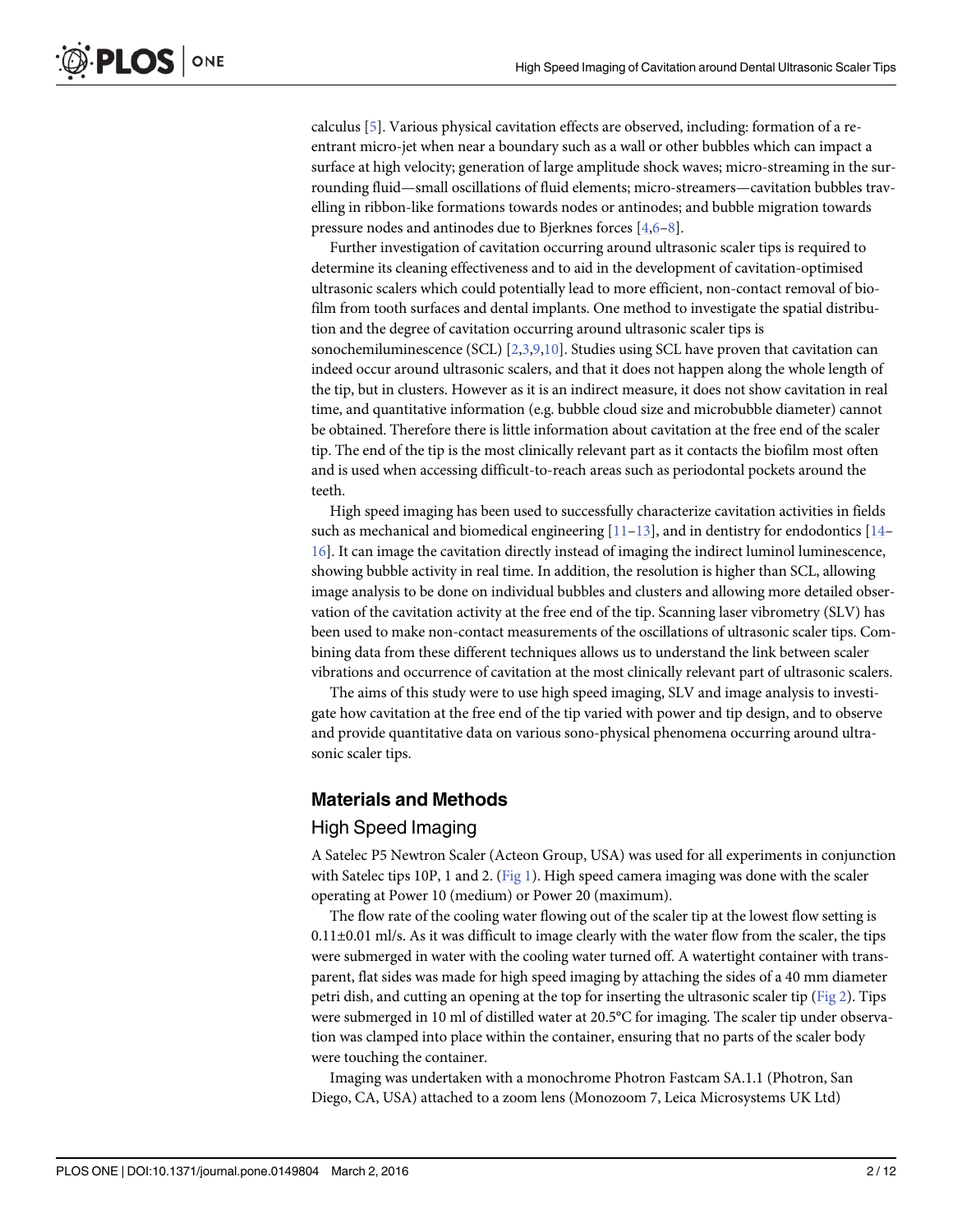<span id="page-3-0"></span>

[Fig 1. T](#page-2-0)he three Satelec ultrasonic scaler tip designs imaged in this study. Tip 10P is the most pointed, tip 1 is pointed but tapers out towards the bend and tip 2 is flat with a wide cross-section.

[\(Table 1\)](#page-4-0). The size of each pixel was calculated from measurements of a 2 mm graticule with 10 μm markings. The scaler was illuminated for high speed imaging with a cold light source (KL 1500, Schott, Stafford, UK) placed either directly above the opening of the container or behind the container for imaging in bright field mode (Fig 2).

#### Image Analysis

Image segmentation was done via the trainable Weka Segmentation Plugin in Fiji (ImageJ, U. S. National Institutes of Health, Bethesda, Maryland, USA) [\[17,18\]](#page-12-0). SigmaPlot 12.3 (Systat Software Inc, San Jose, CA, USA) was used for analysis and graphing of the data. The Mann-Whitney U test was used for testing for statistical significance.

Analysis was done using three video repeats for each measurement, with each video containing 940 images (totalling 2820 images per setting). The following steps were performed to segment and measure bubble clouds in the image sequences:

1. Each image was cropped to the same size (4 mm x 1.5 mm) to keep only the bubble cloud at the inner end of the tip [\(Fig 3A\)](#page-4-0).



[Fig 2. S](#page-2-0)chematic of the experimental setup for high speed imaging, showing the petri dish used for imaging and a view of the setup from above.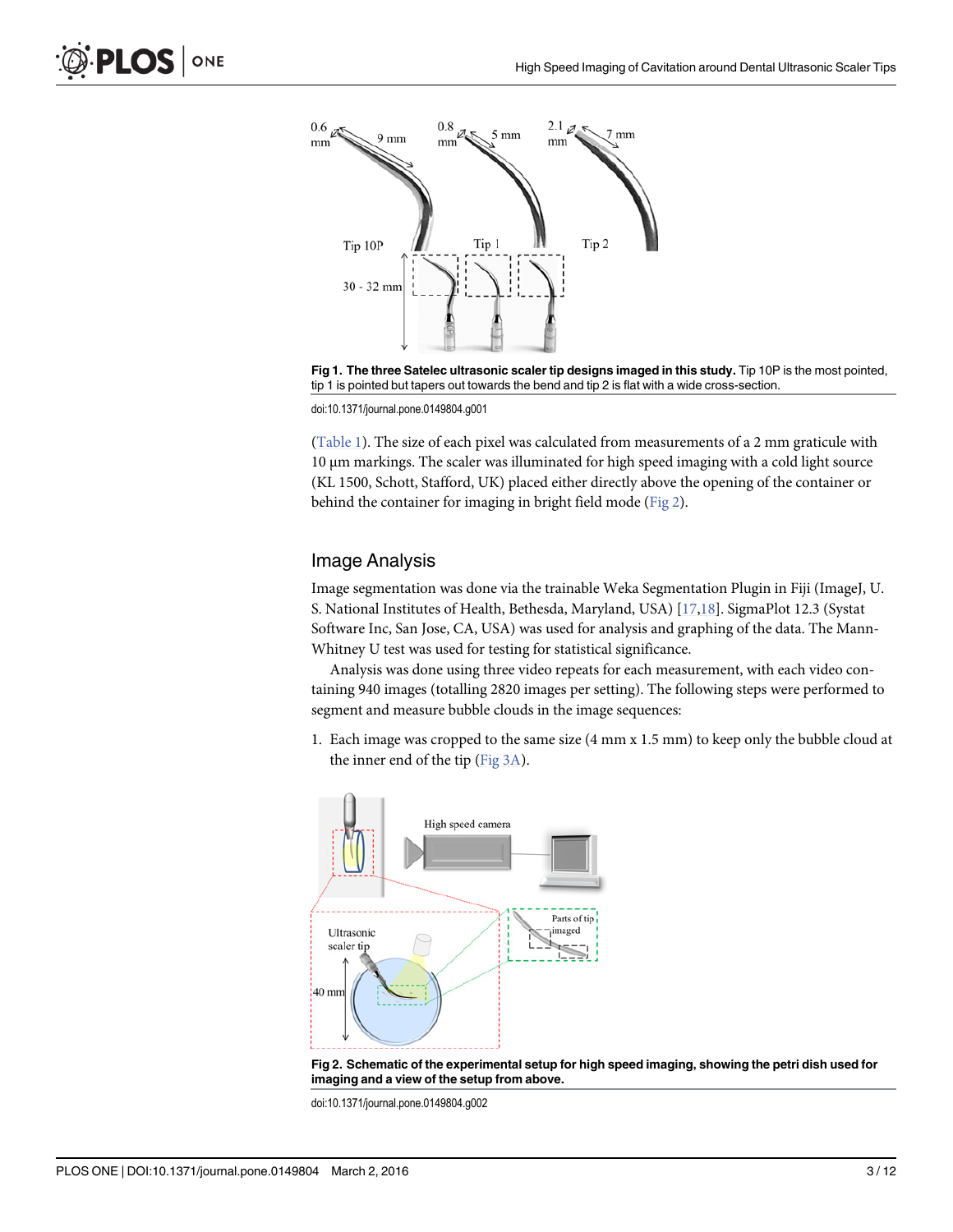| High speed imaging<br><b>Experiment</b>  | Frames per second<br>(fps) | Zoom lens settings                                         |
|------------------------------------------|----------------------------|------------------------------------------------------------|
| Imaging free end of scaler tip           | 90,000                     | x2 objective at x1 magnification                           |
| Imaging individual bubbles at<br>tip end | 250,000                    | x2 objective at x4 magnification                           |
| Imaging bend of scaler tip               | 15.000                     | x2 objective plus x3 tube extension at x1<br>magnification |

<span id="page-4-0"></span>[Table 1.](#page-2-0) Settings used during high speed imaging of cavitation around various parts of the ultrasonic scaler tips.

doi:10.1371/journal.pone.0149804.t001

- 2. The trainable Weka segmentation plugin in Fiji was used to segment a whole image stack of 940 images. 200 images from each stack were used to create and train a classifier by manually choosing and classifying areas as background or as part of the bubble cloud on 3–4 of the images. The classifier was then applied to the whole stack to automatically segment the images.
- 3. Any objects smaller than 20 pixels were removed from the binary segmented images, to only keep bubbles that were part of (or had emerged from) the main bubble cloud (Fig 3B and 3C).



[Fig 3. S](#page-3-0)egmentation and quantification process (illustrated with a frame from a video of tip 2 at power 20). (a) Raw image showing the region of interest selected for image analysis. (b) left to right: Thresholded segmented image of bubble cloud; image after removing any objects smaller than 20 pixels; binary outline of the segmented image; overlay of the segmented outline on top of the original bubble cloud to show the bubble cloud has been segmented accurately; sequential images showing the smaller bubble cloud lifting away from the main cloud. (Overlay of the original images and the thresholded images in blue) (c) graph illustrating how the width and the height of the bubble cloud was calculated from the minimum and maximum x and y coordinates.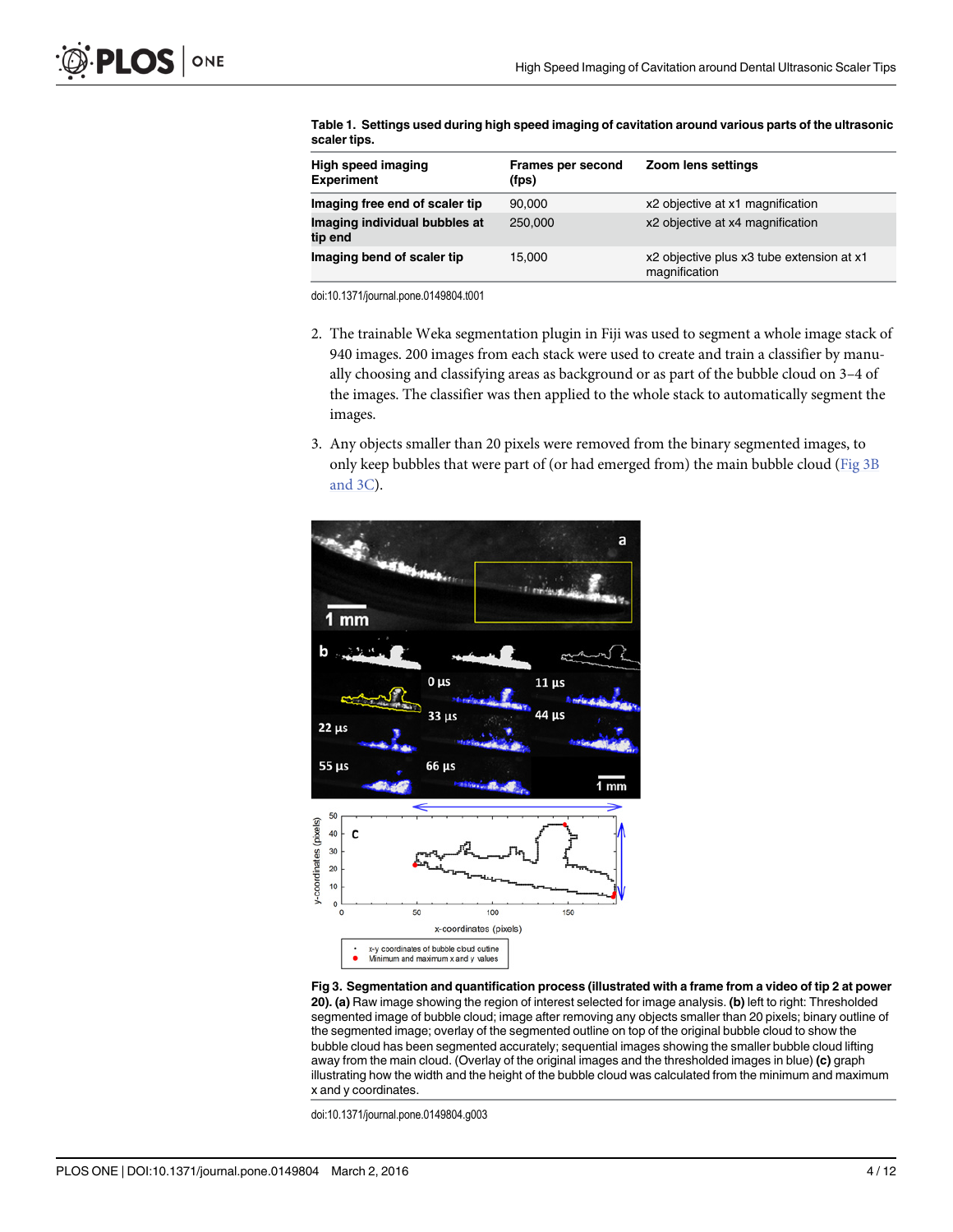<span id="page-5-0"></span>4. The area of each segmented bubble cloud was measured in Fiji using the Analyze Particles plugin. The width and the height of the cloud were measured by extracting the bubble coordinates (Fig  $3D$  and  $3F$ ). The largest x-coordinate was subtracted from the smallest to give the width of the cloud and vice versa in the y direction to give the height. This data was plotted in box and whisker plots.

#### Scanning laser vibrometry

The vibration analyses of the scaler tips were performed using a high frequency scanning vibrometer system (PSV 300-F/S, Polytech GmbH, Waldbronn, Germany), in conjunction with an He–Ne laser ( $\lambda$  = 632.8 nm, class 2). A frequency measurement range of 0–100 kHz was selected to allow detection of the fundamental frequency of the scaler (29 kHz,  $\lambda \approx 5$  cm), as well as higher order harmonics. The SLV was set to perform fast Fourier transformation using 800 data points. The laser beam was focused at the tip free end and a number of equally spaced scan points were chosen along the tip length from the free end to the bend of the tip. The hand piece was clamped so that the outer front part of tip was vertical and clearly visible to the SLV camera. The maximum displacement of the tip at each scan point was measured and an average of 5 measurements were recorded for each tip at power 10 and 20. Each scan lasted approximately 10 s with an interval of 20 s between scans.

#### **Results**

Cavitation around the outer bend of tip 1 was imaged at 15,000 fps (Fig 4, [S1 Video\)](#page-10-0). Smaller bubble clusters can be seen migrating towards a larger bubble cluster in the centre. Manual tracking follows two of these clusters (labelled 1 and 2) approaching from opposite sides until they meet at the larger bubble cluster at the centre. This also occurred at the bend of tip 2 and tip 10P. The ultrasonic scaler completed nearly 6 oscillations between the frames shown in the figure.

High speed images at 250,000 fps show individual bubbles forming and collapsing at the inner end of tip 1 and tip 10P (Figs  $\frac{5}{2}$  $\frac{5}{2}$  $\frac{5}{2}$  and  $\frac{6}{2}$  $\frac{6}{2}$  $\frac{6}{2}$ ,  $\frac{52 \text{ Video}}{2}$ ). On tip 1 the diameter of the



Fig 4. Still images from a high speed video of the bend of tip 1 at power 10 (refer to [Fig 2](#page-3-0) to see the part of the tip imaged). Two smaller bubble clusters have been tracked and labelled as they migrate towards a larger bubble cluster in the centre. Also see [S1 Video.](#page-10-0)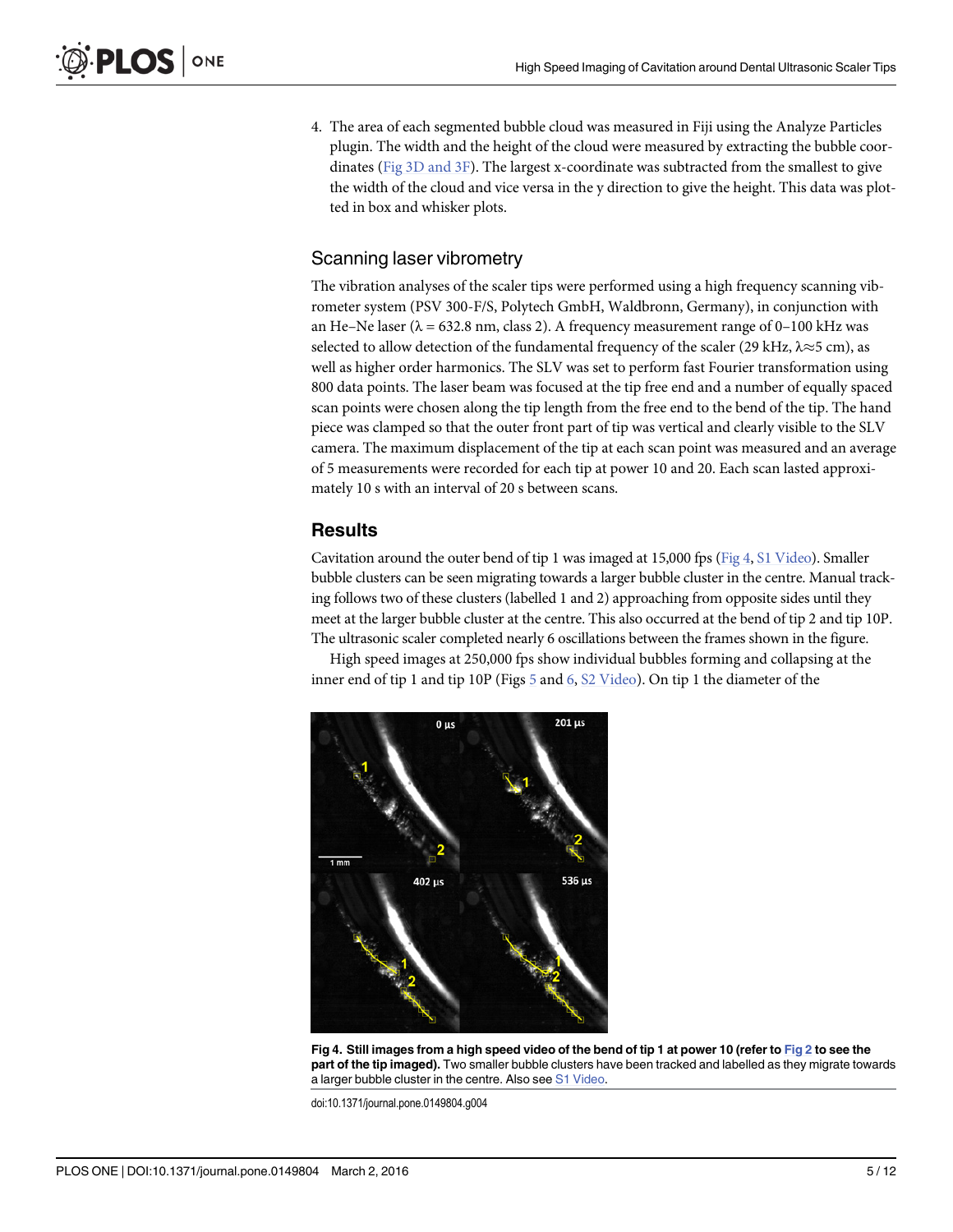<span id="page-6-0"></span>

[Fig 5. S](#page-5-0)till images from a high speed video of the inner part of the free end of tip 1 at power 10. Individual microbubbles are seen to grow and collapse on the scaler tip.

microbubbles observed ranges from  $35-150 \mu m$ . Fig 6 shows a distinct 'v' shape made by a bubble on tip 10P during the collapse phase.

As well as individual bubbles, entire bubble clouds at the tip were imaged on the three tips at 90,000 fps [\(Fig 3,](#page-4-0) [S3,](#page-10-0)[S4](#page-11-0) and [S5](#page-11-0) Videos). Bubble lift-off was observed at power 20 for all tips where small bubble clouds emerged from the main cloud and were propelled away from the scaler tip into the surrounding water. This can be seen in [Fig 3](#page-4-0) where a cluster has lifted above the main cloud and detaches in the subsequent frames, and in  $\S 3$ ,  $\S 4$  and  $\S 5$  Videos.

The box and whisker plots show only the outliers in the top  $5<sup>th</sup>/95<sup>th</sup>$  percentiles for clarity [\(Fig 7\)](#page-7-0). The area of the cloud of cavitation bubbles at the tip was larger at the highest power setting compared to the medium power setting. Tip 10P at power 20 showed the most variation in area. The Mann-Whitney U test was used to compare the median values of each measurement setting. The difference in the areas between the same tip at different powers was statistically significant  $(p<0.001)$  for all three tips, and the difference between different tips at the same power was also statistically significant ( $p < 0.001$ ). Tip 2 showed the smallest area of cavitation out of the three tips measured.

The difference in the height and width of the bubble cloud at the tips was also statistically significant between the same tip at different powers ( $p < 0.001$ ). This was also valid for the difference between different tips at the same power for all except the following two combinations for which there was no statistically significant difference: tip 10P and tip 2, and tip 10P and tip 1 at power 10 ( $p = 0.331$  and  $p = 0.151$  respectively).



[Fig 6. S](#page-5-0)till images from a high speed video of the inner part of the free end of tip 10P at power 10. A single microbubble can be seen to grow, split in two and collapse onto the scaler tip. Also see [S2 Video.](#page-10-0)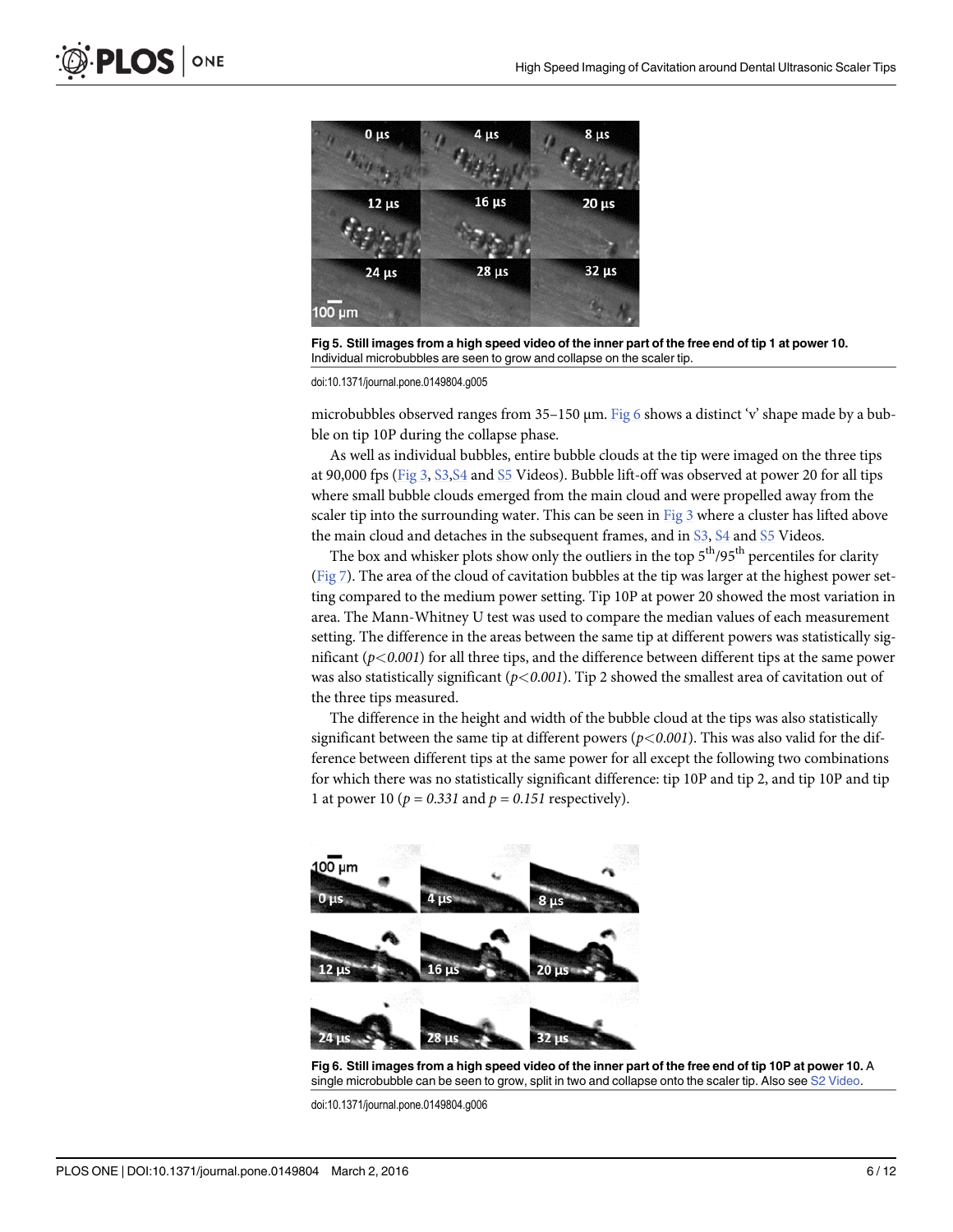<span id="page-7-0"></span>

and width of the bubble cloud.

The tip displacement amplitude was greater at power 20 compared to power 10 ( $Fig 8$ ). Tip 10P showed the largest displacement at the free end of the tip and tip 2 showed the smallest. However at the bend, tip 1 showed the largest displacement and tip 2 showed the smallest. In between these two antinodes there is a node (point of smallest displacement). Overlaying the high speed images with vibration data shows that cavitation happens at antinodes and does not happen at nodes ([Fig 9](#page-9-0)).

#### **Discussion**

Migration of bubbles towards a central bubble cluster was observed ( $Fig 4, S1$  $Fig 4, S1$  Video). This is a result of Bjerknes forces, which act on bubbles in a sound field and arise from the combination of the volume pulsations of the bubble and the acoustic pressure gradient [\[19\]](#page-12-0). At the bend of the tip in [Fig 4](#page-5-0), smaller bubbles join to form larger bubbles whilst moving along the tip. The larger bubbles come from both directions along the tip then join at a central point before dissolving. Eq 1 from Brennen et al. [ $4$ ] shows that the resonant bubble radius is 697  $\mu$ m (resonance occurs at 29 kHz).

$$
\omega_N = \sqrt{\frac{1}{\rho R_E^2} \left\{ 3k(p_\infty - p_v) + 2(3k - 1)\frac{\sigma}{R_E} \right\}}
$$
(1)

 $\omega_N$  is the natural frequency ( $\omega_N$  = 29 kHz),  $p_\infty$  is the pressure in the undisturbed liquid ( $p_\infty$  = 100 kPa),  $p_v$  is the partial pressure of vapour of the bubble ( $p_v = 3$  kPa), k is the polytropic index ( $k = 1.4$ ), σ is the surface tension coefficient ( $\sigma = 0.07$  Nm<sup>-1</sup>),  $\rho$  is the density of the liquid  $(\rho = 1000 \text{ kgm}^{-3})$ , and  $R_E$  is the bubble radius.

The radius of the large bubbles observed at the bend of the tip is  $\sim$ 190  $\pm$  30 µm. As they are smaller than the resonance size, the primary Bjerknes force causes them to migrate up a pressure gradient (whilst bubbles larger than the resonance size would migrate down a pressure gradient)  $[19]$ . As the bubbles can be seen to be collecting at a point at the centre of the bend,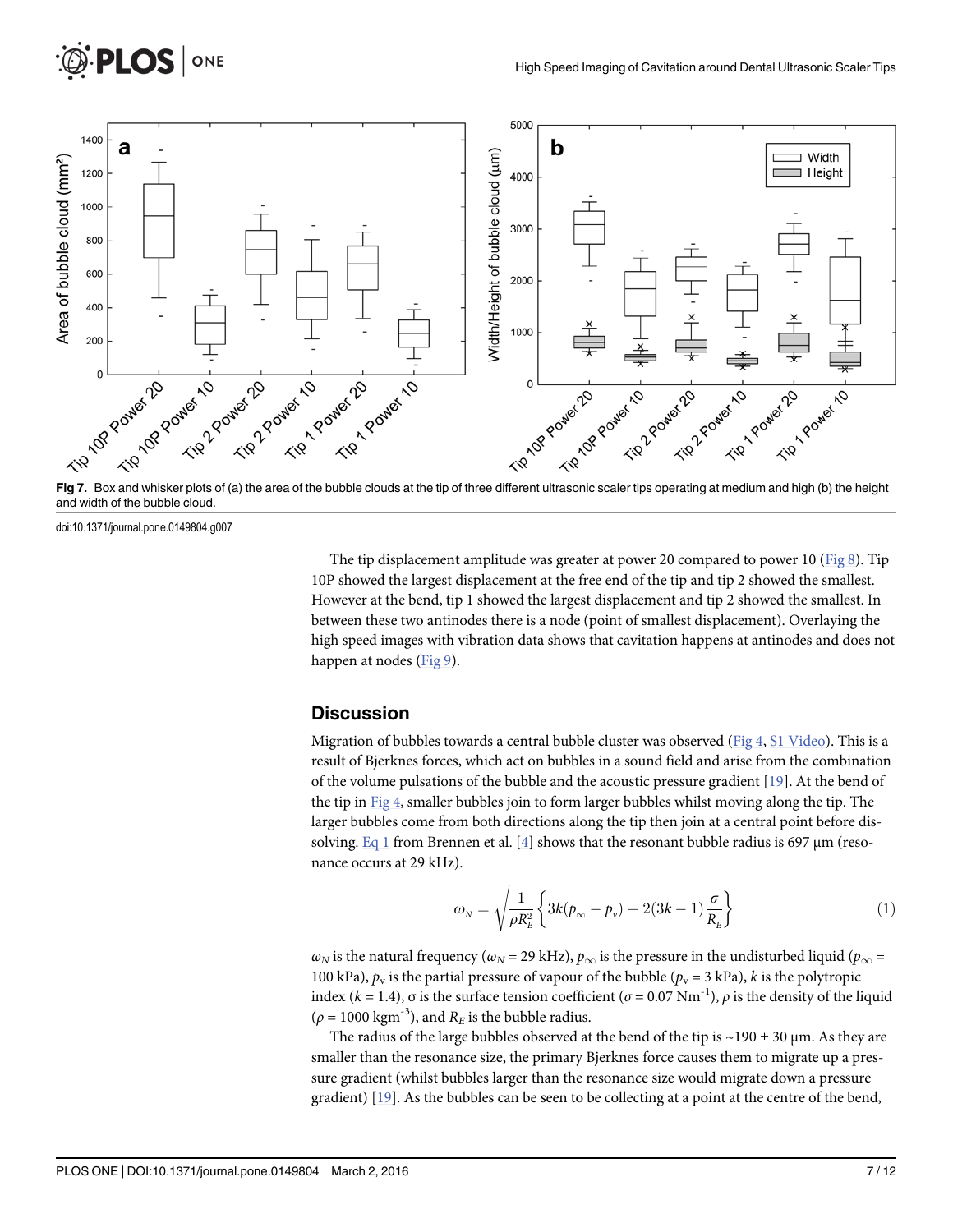<span id="page-8-0"></span>





we speculate that there is a standing wave and that the bubbles are collecting at a pressure antinode. We also speculate that the smaller bubbles travelling in ribbon-like structures are acoustic streamers, as described by Doinikov et al  $[20]$  $[20]$  and Lauterborn et al  $[6]$  $[6]$ .

At the end of tip 10P a single bubble was seen to split into two bubbles and formed a Vshape ( $Fig 6, S2 \text{ Video}$ ). This is common during the formation of high-speed micro-jets when a cavitation bubble collapses near a boundary  $[21,22]$ . The bubble collapse happens much faster than the growth phase so the micro-jet cannot be visualised in this set of images taken at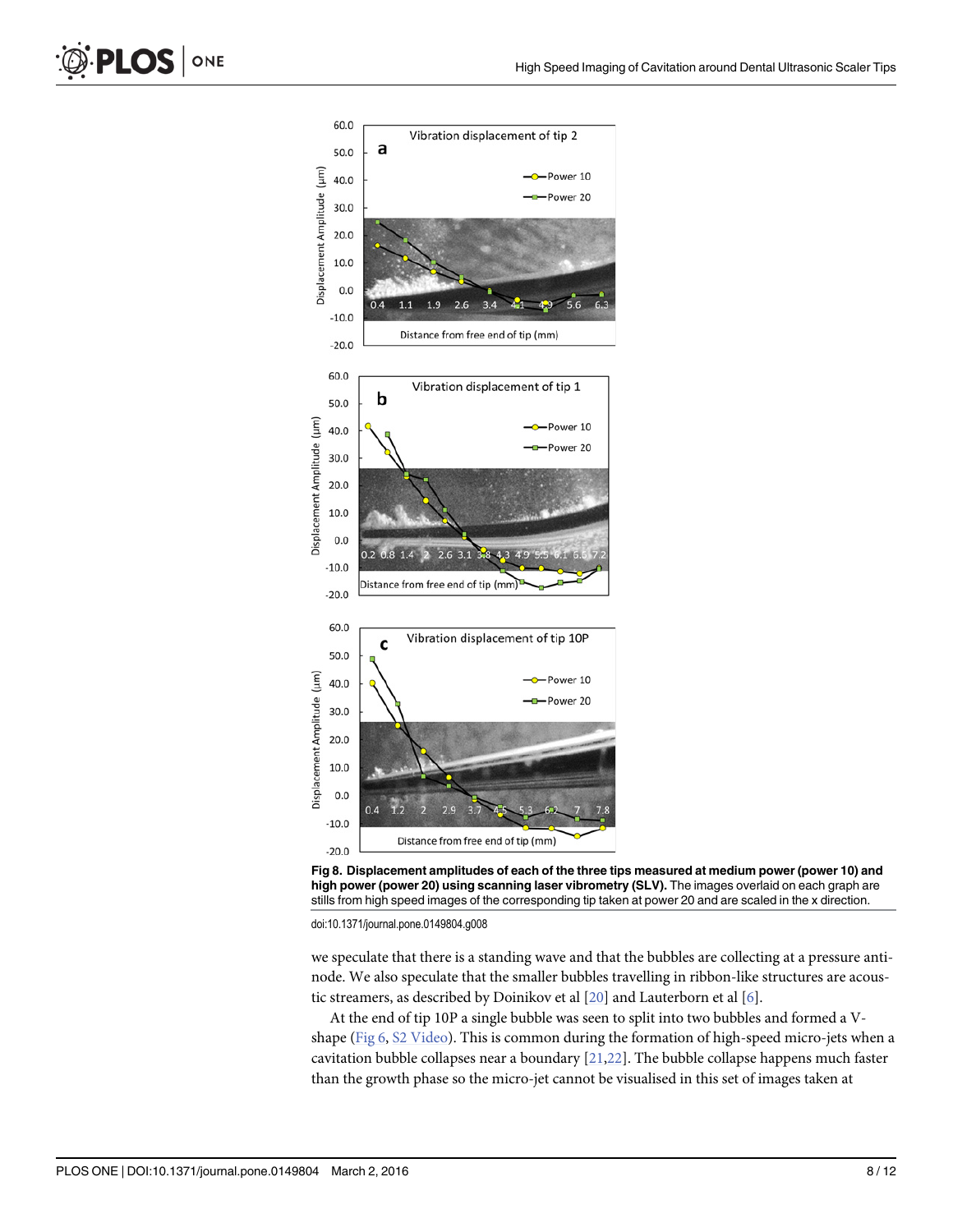<span id="page-9-0"></span>

[Fig 9.](#page-7-0) Contrast enhanced image stills from a high speed video of tip 1 (a), tip 2 (b) and tip 10P (c) at power 20, showing cavitation occurring around the free end and at the bend of the tips. Green arrows indicate points of largest tip vibration and white arrows indicate the point of least displacement. Also see videos 3, 4 & 5.

250,000 fps. A frame rate of 1 million fps would show this. In this case the closest boundary was the ultrasonic scaler tip itself so the bubble collapsed onto the tip. The overall aim is to use cavitation from ultrasonic scaler tips to remove biofilm from teeth and dental implants, aiding in the cleaning process [[3](#page-11-0)]. Therefore the bubbles must collapse onto the biofilm instead of on the scaler. The bubble clouds reached a height of approximately 0.5 mm and up to 1.5 mm after lift-off, so we suggest that biofilm would be disrupted if the ultrasonic scaler tip is held 0.5 mm away from the surface to be cleaned.

To the best of our knowledge, we are the first to use high speed imaging combined with SLV to study cavitation around ultrasonic scalers. Previous studies using SCL to measure cavitation around ultrasonic scaler tips found minimal cavitation to be occurring at the end of the tip, and the low intensity of luminescence made it difficult to do further analysis to establish the extent of cavitation at the tip end  $[9,10]$ . The high speed images in this study confirm that substantial cavitation does occur at the end of ultrasonic scaler tips.

Previous work and this work confirms that cavitation occurs at the antinodes, or points of highest displacement, of ultrasonic scaler tips, with no cavitation occurring at the nodes [[10](#page-11-0)]. In the literature, this was attributed to the higher amount of liquid being displaced by the scaler at the points where the amplitude of vibration is largest  $[10]$  $[10]$  $[10]$ . In the linear wave theory it can be shown that an antinode (node) for displacement is always an antinode (node) for pressure and vice versa. Therefore, the lowest pressure occurs at an antinode for displacement, which causes cavitation over there. As such, the antinodes are at the start of the cavitation cloud, not the centre  $(Fig 9)$ .

As expected, the cavitation increased at higher power, with the area, width and height of the bubble cloud at the tip being larger at power 20 compared to power 10 for all three tips. This correlates with previously reported SCL results which also showed increased cavitation around ultrasonic scaler tips at higher power settings [\[3](#page-11-0)].

One limitation of this study is the fact that the scaler was submerged in a water tank, with the cooling water turned off, as this setup made high speed imaging easier. However, this is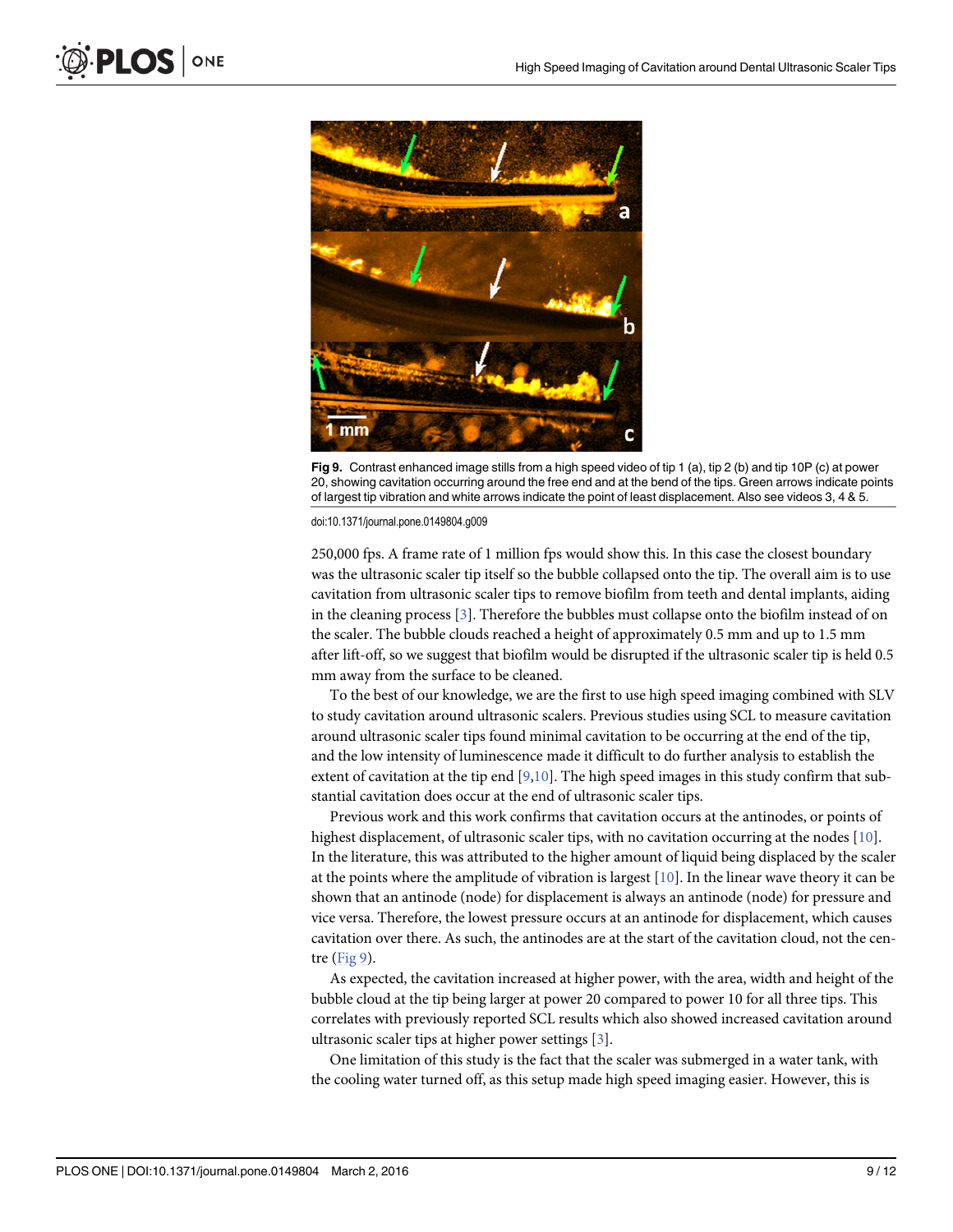<span id="page-10-0"></span>different to a clinical situation, where the scaler operates in air with cooling water flowing around the tip. Therefore the flow fields and possibly the cavitation patterns may be different clinically to what we have observed in this study. Therefore it would be useful to image the scaler with the cooling water turned on, or immersed in a water flow. The resolution of the imaging system with the 2x objective at  $4x$  zoom was  $5.6\pm0.1$   $\mu$ m. Therefore it could be possible that nano-sized bubbles were also generated but could not be detected. In addition, the water temperature in the container was found to increase by approximately 10°C after operating the scaler tip for 3 consecutive minutes. Further research is required to determine how temperature affects the amount of cavitation.

The image analysis method used in this work could be applied in a wide range of other studies for analysing bubbles or bubble cloud areas from high speed video frames. To obtain more accurate measurements of the width and height of the bubble cloud, the images could be straightened before performing the calculations [\(Fig 3\)](#page-4-0). We found that tip 10P, the most pointed, produced the highest area, width and height of cavitation at the tip.

Tip 2, which is flat at the end, produced less cavitation at the tip. This could be because tip 10P has the highest displacement amplitude and tip 2 has the least displacement amplitude; the latter has a larger cross-section area. As the amplitude of pressure is proportional to the amplitude of the displacement (according to the linear wave theory), tip 10P is associated with the largest amplitude of pressure. Felver et al. [\[10\]](#page-11-0) observed that, at a similar amplitude of displacement, tips from a similar piezoelectric system (EMS, Nyon, Switzerland) with a wide cross-section caused more cavitation. They hypothesised that tips with a wide cross-section would be able to displace more water compared to pointed tips. Further work is needed to understand how the cavitation around ultrasonic scaler tips is affected by tip shape, temperature, irrigant solution, cooling water flow and tip wear.

#### Conclusion

This work has shown that cavitation does occur around the free end of ultrasonic scaler tips. The area of cavitation near the free end of the tips increases with power as well as with the amplitudes of displacement at the tips. The imaging and image analysis protocol developed in this study could be applied to other studies to quantitatively measure cavitation activity from high speed images. These results suggest that it is likely that cavitation from ultrasonic scalers could disrupt biofilm in a non-contact mode.

#### Supporting Information

[S1 Video](http://www.plosone.org/article/fetchSingleRepresentation.action?uri=info:doi/10.1371/journal.pone.0149804.s001). High speed video of the bend of tip 1 at power 10 (refer to [Fig 2](#page-3-0) to see the part of the tip imaged), taken at 15,000 fps and played at 10 fps. (AVI)

[S2 Video](http://www.plosone.org/article/fetchSingleRepresentation.action?uri=info:doi/10.1371/journal.pone.0149804.s002). Individual cavitation bubbles on an ultrasonic scaler tip. High speed video of the inner part of the free end of tip 10P at power 10. Taken at 250,000 fps and played at 10 fps. Video continues from the frames shown in [Fig 6.](#page-6-0) Individual microbubbles can be seen growing and collapsing.

(AVI)

[S3 Video](http://www.plosone.org/article/fetchSingleRepresentation.action?uri=info:doi/10.1371/journal.pone.0149804.s003). High speed video of tip 1 at maximum power. Cavitation clouds are seen occurring at the bend and at the free end of the tip. Video taken at 90,000 fps and played at 10 fps. (AVI)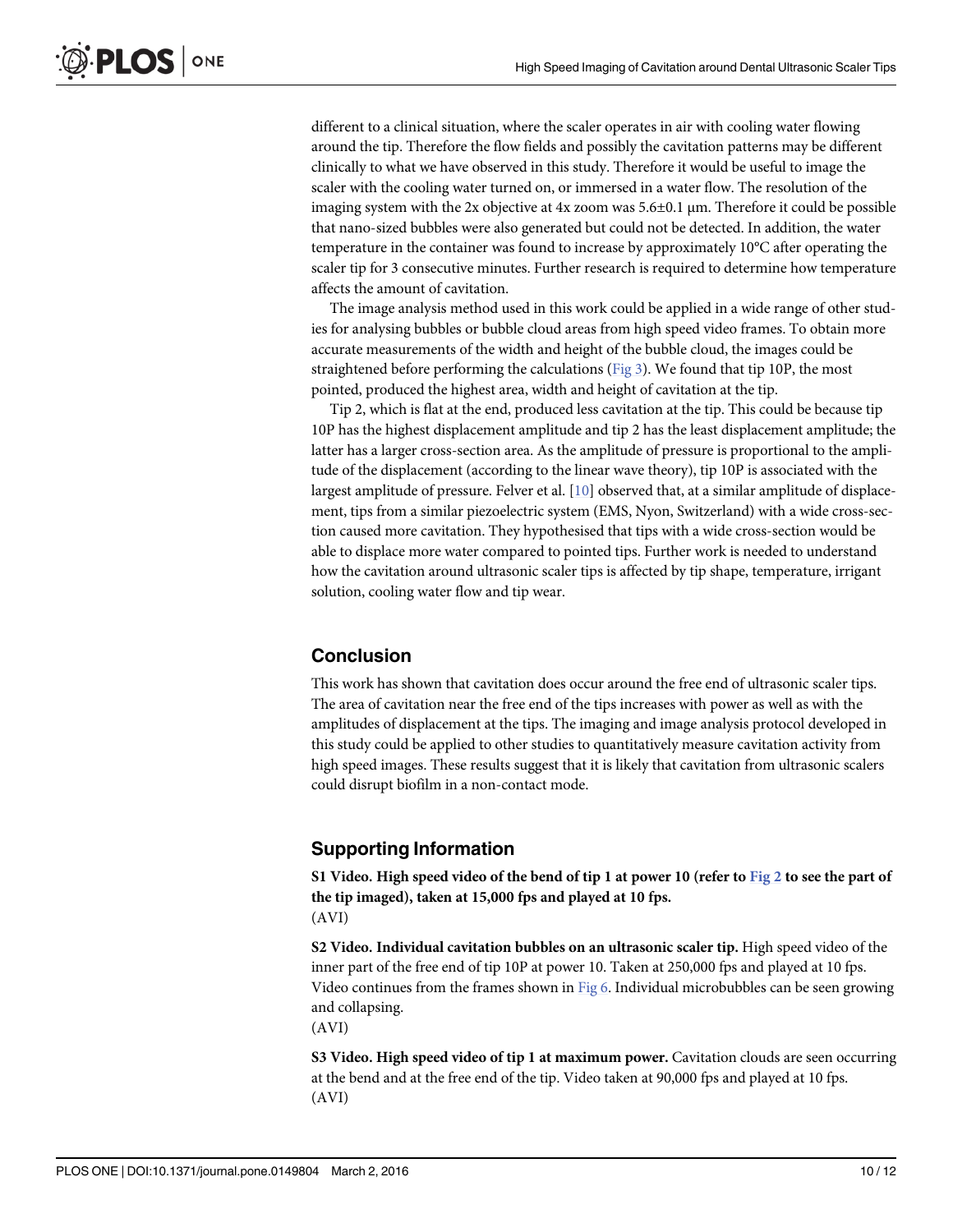<span id="page-11-0"></span>[S4 Video](http://www.plosone.org/article/fetchSingleRepresentation.action?uri=info:doi/10.1371/journal.pone.0149804.s005). High speed video of tip 10P at maximum power. Cavitation clouds are seen occurring at the bend and at the free end of the tip. Video taken at 90,000 fps and played at 10 fps. (AVI)

[S5 Video](http://www.plosone.org/article/fetchSingleRepresentation.action?uri=info:doi/10.1371/journal.pone.0149804.s005). High speed video of tip 2 at maximum power. Cavitation clouds are seen occurring at the bend and at the free end of the tip. Video taken at 90,000 fps and played at 10 fps. (AVI)

#### Acknowledgments

NV gratefully acknowledges the loan of the Photron SA 1.1 high speed camera from the EPSRC Engineering Instrument Pool. The authors acknowledge helpful discussions with Professor J. R. Blake (University of Birmingham).

#### Author Contributions

Conceived and designed the experiments: ADW NV EP. Performed the experiments: NV EP. Analyzed the data: NV HD. Contributed reagents/materials/analysis tools: EP RLS HD DML QXW. Wrote the paper: NV QXW EP ADW.

#### References

- [1.](#page-1-0) Walmsley AD, Lea SC, Landini G, Moses AJ. Advances in power driven pocket/root instrumentation. J Clin Periodontol. 2008; 35: 22–28. doi: [10.1111/j.1600-051X.2008.01258.x](http://dx.doi.org/10.1111/j.1600-051X.2008.01258.x) PMID: [18724839](http://www.ncbi.nlm.nih.gov/pubmed/18724839)
- [2.](#page-1-0) Lea SC, Price GJ, Walmsley AD. A study to determine whether cavitation occurs around dental ultra-sonic scaling instruments. Ultrason Sonochem. 2005; 12: 233-236. PMID: [15491887](http://www.ncbi.nlm.nih.gov/pubmed/15491887)
- [3.](#page-1-0) Walmsley AD, Lea SC, Felver B, King DC, Price GJ. Mapping cavitation activity around dental ultrasonic tips. Clin Oral Investig. 2013; 17: 1227–1234. doi: [10.1007/s00784-012-0802-5](http://dx.doi.org/10.1007/s00784-012-0802-5) PMID: [22893034](http://www.ncbi.nlm.nih.gov/pubmed/22893034)
- [4.](#page-1-0) Brennen CE. Cavitation and Bubble Dynamics. Cambridge University Press; 2013.
- [5.](#page-2-0) Rivas DF, Verhaagen B, Seddon JRT, Zijlstra AG, Jiang L-M, Sluis LWM van der, et al. Localized removal of layers of metal, polymer, or biomaterial by ultrasound cavitation bubbles. Biomicrofluidics. 2012; 6: 034114. doi: [10.1063/1.4747166](http://dx.doi.org/10.1063/1.4747166)
- [6.](#page-2-0) Lauterborn W, Kurz T, Geisler R, Schanz D, Lindau O. Acoustic cavitation, bubble dynamics and sonoluminescence. Ultrason Sonochem. 2007; 14: 484–491. doi: [10.1016/j.ultsonch.2006.09.017](http://dx.doi.org/10.1016/j.ultsonch.2006.09.017) PMID: [17254826](http://www.ncbi.nlm.nih.gov/pubmed/17254826)
- 7. Plesset MS, Prosperetti A. Bubble Dynamics and Cavitation. Annu Rev Fluid Mech. 1977; 9: 145–185. doi: [10.1146/annurev.fl.09.010177.001045](http://dx.doi.org/10.1146/annurev.fl.09.010177.001045)
- [8.](#page-2-0) Wu TY, Guo N, Teh CY, Hay JXW. Theory and Fundamentals of Ultrasound. Advances in Ultrasound Technology for Environmental Remediation. Springer Netherlands; 2013. pp. 5–12.
- [9.](#page-2-0) Price GJ, Tiong TJ, King DC. Sonochemical characterisation of ultrasonic dental descalers. Ultrason Sonochem. 2014; 21: 2052–2060. doi: [10.1016/j.ultsonch.2013.12.029](http://dx.doi.org/10.1016/j.ultsonch.2013.12.029) PMID: [24444490](http://www.ncbi.nlm.nih.gov/pubmed/24444490)
- [10.](#page-2-0) Felver B, King DC, Lea SC, Price GJ, Damien Walmsley A. Cavitation occurrence around ultrasonic dental scalers. Ultrason Sonochem. 2009; 16: 692–697. doi: [10.1016/j.ultsonch.2008.11.002](http://dx.doi.org/10.1016/j.ultsonch.2008.11.002) PMID: [19119051](http://www.ncbi.nlm.nih.gov/pubmed/19119051)
- [11.](#page-2-0) Maurus R, Ilchenko V, Sattelmayer T. Automated high-speed video analysis of the bubble dynamics in subcooled flow boiling. Int J Heat Fluid Flow. 2004; 25: 149–158. doi: [10.1016/j.ijheatfluidflow.2003.11.](http://dx.doi.org/10.1016/j.ijheatfluidflow.2003.11.007) [007](http://dx.doi.org/10.1016/j.ijheatfluidflow.2003.11.007)
- 12. Chen H, Li X, Wan M, Wang S. High-speed observation of cavitation bubble cloud structures in the focal region of a 1.2 MHz high-intensity focused ultrasound transducer. Ultrason Sonochem. 2007; 14: 291–297. doi: [10.1016/j.ultsonch.2006.08.003](http://dx.doi.org/10.1016/j.ultsonch.2006.08.003) PMID: [17071124](http://www.ncbi.nlm.nih.gov/pubmed/17071124)
- [13.](#page-2-0) Duhar G, Colin C. Dynamics of bubble growth and detachment in a viscous shear flow. Phys Fluids 1994-Present. 2006; 18: 077101. doi: [10.1063/1.2213638](http://dx.doi.org/10.1063/1.2213638)
- [14.](#page-2-0) Macedo RG, Verhaagen B, Fernandez Rivas D, Gardeniers JGE, van der Sluis LWM, Wesselink PR, et al. Sonochemical and high-speed optical characterization of cavitation generated by an ultrasonically oscillating dental file in root canal models. Ultrason Sonochem. 2014; 21: 324–335. doi: [10.1016/j.](http://dx.doi.org/10.1016/j.ultsonch.2013.03.001) [ultsonch.2013.03.001](http://dx.doi.org/10.1016/j.ultsonch.2013.03.001) PMID: [23735893](http://www.ncbi.nlm.nih.gov/pubmed/23735893)